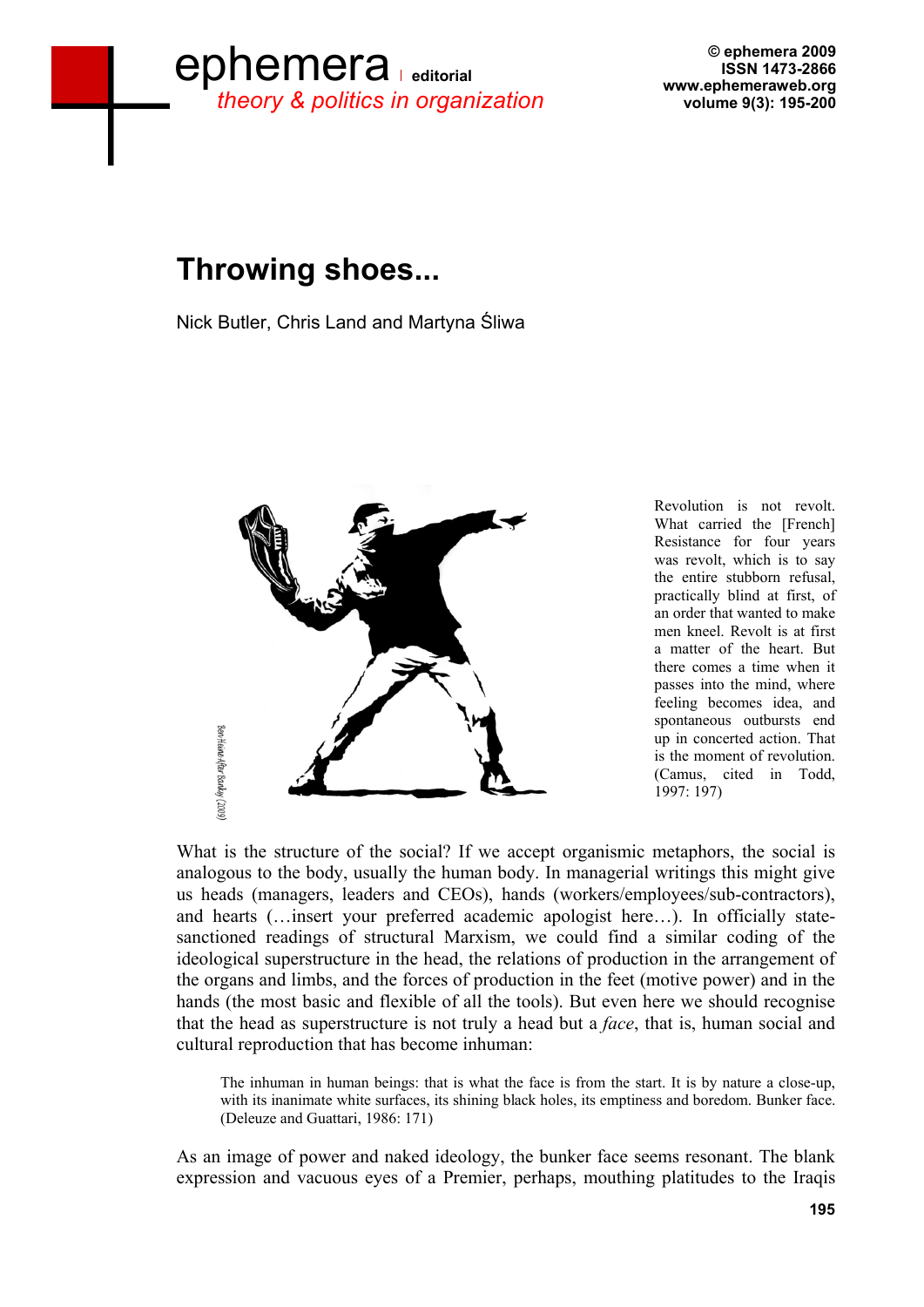about democracy literally from a bunker deep within occupied territories. This is the hollow-dogma of democracy in a mass mediatised global circuit of primitive accumulation, where the appropriation of fossil fuels and the mobilization of ideological apparatuses run hand in hand (cf. Retort, 2005).

Just as the face is a deterritorialized head, so the feet and the hands deterritorialize into cyborganic admixtures: couplings of hand/tool and foot/ shoe. Of these, the foot/shoe is the most basic foundation, the ground upon which the rest of the socialbody rests. By standing on two feet, the hands are freed to become tool making and using appendages, and the mouth is thereby freed from carrying to bear words instead. In structural terms, the foot/shoe functions as base to the face's superstructure.

But when a shoe is thrown at the face of power, a double inversion comes into play. On the one hand, the base rises up to strike directly at the superstructure and to challenge materially the basis of its legitimacy. On the other hand, the most basic sign of development and civilization – the shoe – is removed from the bare foot. As well as turning the foot's prosthesis into a projectile weapon, this move symbolically reaffirms



Image © Lisa Temple-Cox

the body *against* a becomingface or a becoming-technology. This moment of unshod insubordination asserts a basic, naked, human dignity in the face of dehumanization.

These themes of insubordination and rehumanization, structure and ideology, run through the various contributions to this issue of *ephemera*. In his review of Göran Therborn's book *From Marxism to Post-Marxism?*, David Harvie shows that Therborn's history of Marxism focuses almost exclusively on state socialism and on institutionally established and legitimated academic discourses on Marxism. Little or no space is given to 'struggle from below': to the insurrectionary revolts and rebellions that brought the Soviet tanks into Hungary to suppress the workers' uprising; to the bodies mobilised against power in the

new social movements of the '60s and '70s; to the even newer social movements protesting against globalization, the WTO, IMF, G8 and World Bank; to the grass-roots movements in Latin America that occupied factories in Argentina, rendered Chiapas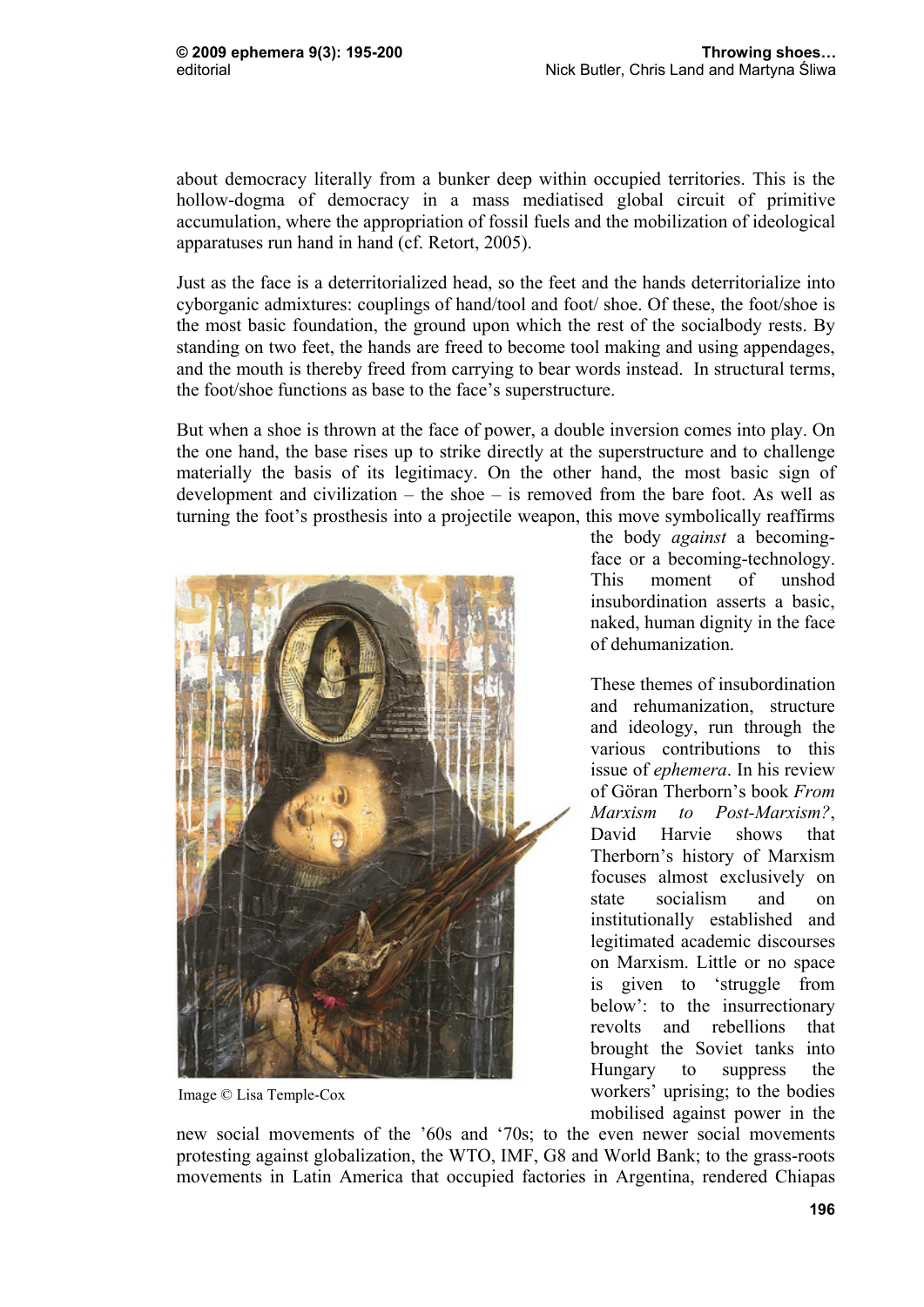ungovernable, and brought Chavez and Morales to power on the back of popular revolt. In each case, it is the grounded uprising from below – from the feet and from the grass – that produces change and movement, even in the elevated spheres of ideology and theory. Without these material practices, without these movements of bodies, both individual/human and collective/social, Post-Marxist theory would not, could not, be what it is today. In a sense, then, Harvie is alerting us to the real base upon which shifting intellectual histories are grounded and need to be articulated.

These themes of insubordination and rage are most clearly presented in Memos' article 'Dignified rage, insubordination and militant optimism'. Here, Memos recounts the Greek uprising of December 2008 in terms that recall Camus' observation that revolt precedes revolution, and therefore any 'serious' political change; that it issues from the feet and the legs; that revolt rises from a position of genuflection to take a stand, literally, against power. It is only subsequently that this refusal migrates up the body, to the mind, where it takes the form of political strategy and theory, and can truly become revolution. In Memos' analysis, the Greek uprising was properly a revolt, an insurrection that refused both strategic thought and faciality. In its condemnation of the riots, Memos tells us, the Greek Communist party counter-posed the rage and indignation of those who rose up, to the 'mature', 'calm' thought of a 'real' uprising, with its 'demands and goals [and] political purpose.' Within the grid of intelligibility shared by both the right-wing government and the Communist Party in Greece, the revolt of masked youths, immigrants, workers and 'ordinary people' was incomprehensible. Those involved in the riots had no place in the conception of politics held by those in either the ruling parties or the opposition parties. Their organizational logic came from outside the orthodox political rationality, and their voice – a cry of rage – was heard as an incoherent cacophony rather than as a valid form of 'political' expression. Not only could the rioters not be heard, they could not even be seen. Their actions were characterised as the 'blind violence of the hooded people': those who reject faciality and thus cannot be recognised. And yet, as Memos reminds us, it is precisely because of this invisibility in the face of power, which sees nothing but a faceless mass, that so many involved in uprisings cover their face so that they *can* be seen, or at least can no longer be ignored.

As Jacques Rancière suggests, it is this demand for participation from outside the dominant grids of perception and intelligibility, from outside the normal roles and parts allocated by established political process, that characterises the political moment and significance of democracy:

As we know, democracy is a term invented by its opponents, by all those who were 'qualified' to govern because of seniority, birth, wealth, virtue and knowledge. Using it as a term of derision, they articulated an unprecedented reversal of the order of things: the 'power of the *demos*' means that those who rule are those who have no specificity in common, apart from their having no qualification for governing. Before being the name of a community, *demos* is the name of a part of the community: namely, the poor. The 'poor,' however, does not designate an economically disadvantaged part of the population; it simply designates the category of people who do not count, those who have no qualifications to part-take in *arche* [rule], no qualification for being taken into account. (Rancière, 2001: 6, italics added)

With the example of the Greek uprising, then, we see the demands of a poor who are not, or not only, poor in terms that can be remedied by distributive justice, but who are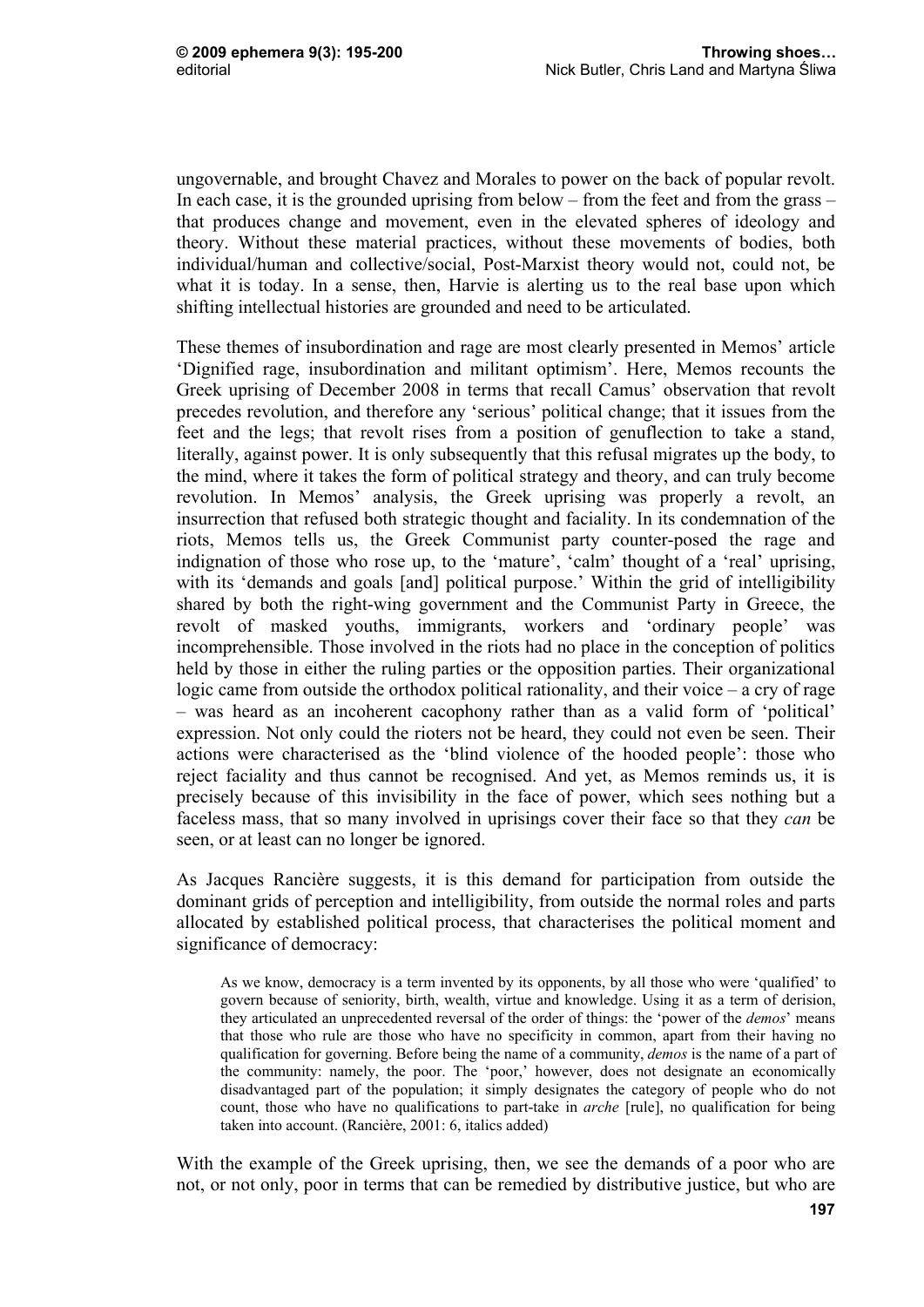poor in terms of participative justice. Their struggle is thus more than a struggle against power, against capital and the state, but also a struggle for democracy and dignity.

These lines of political struggle, violent revolt, and ideology again intersect in Uli Edel's film *The Baader-Meinhof Complex*, reviewed here by Raphael Schlembach. In his review, Schlembach highlights the ways in which Edel's film downplays the political nature of the Red Army Factions' (RAF) armed insurrection. Instead, the film focuses on the psychological maladaption of its members, who are said to have had personal rather than political reasons for their revolt (in much the same way as the Communist Party explained the Greek riots in terms of the immaturity of its young participants rather than as a politically meaningful expression of their rage). Schlembach is careful, however, not simply to revel in an uncritical celebration of violence and armed insurrection. In the second part of his review, he describes how the RAF's unreflexive anti-imperialist stance, and their celebration of action over critique, gradually drew the group into nationalism and anti-Semitism. Whilst Edel's film reinscribes 'politics' within a well established grid of familial relations and personal psychology, the reality of armed insurrection brings out the fascism of the face. The effect of the RAF's decent into anti-semitism, reproducing imperialist and fascistic political formulations, suggests something of the difficulties encountered when challenging State power on its home terrain of violence and militarization. This form of opposition, it would appear, does nothing to unsettle an underlying grid of intelligibility and create spaces for new political subjectivities to experiment and become. Instead it reinforces old antagonisms and subject positions, struggling over who will dominate, rather than articulating a genuinely radical demand for participation. For Rancière (2004) this is true politics, the articulation of a demand that recomposes the plane of the political, effecting 'a redistribution of the sensible' that changes whose voices can be heard and what can be seen.

In her review of Boucher's *The Charmed Circle of Ideology*, Anna Woźniak addresses Boucher's claim that postmarxism, particularly Žižek's version, reduces 'politics and economics to ideological struggle'. For Wozniak, and for Boucher, what is at stake here is a concept of the 'real' – the base, ground, or feet – upon which solid political and economic analysis and action can stand firm and secure. Boucher's challenge to postmarxism is that its emphasis on ideology leads us inexorably towards a position of 'irrationality and relativism' that precludes any serious political engagement. With Woźniak, and perhaps also Memos and Schlembach, we should pause with caution at this attribution of irrationality, since this is itself an ideological product: the result of a specific logic of ideas that serves to demarcate 'rational political discourse' from the seemingly incoherent babble of the *demos*. Žižek's concern with 'how we are to reinvent the political space in today's conditions of globalization' thus reflects Rancière's conception of democratic politics as a demand for a place, for participation in a political space that would necessarily be reconfigured by this admission.

The tension between Boucher and Žižek is one of realism versus relativism, a debate that Garance Maréchal, in her article 'Flat-pack philosophy' turns to in the more narrowly circumscribed field of 'organization studies'. Although she questions the lines along which the debate between realism and relativism have been drawn, and prefers the concept of 'dialogue' to the more aggressive 'debate', Maréchal is particularly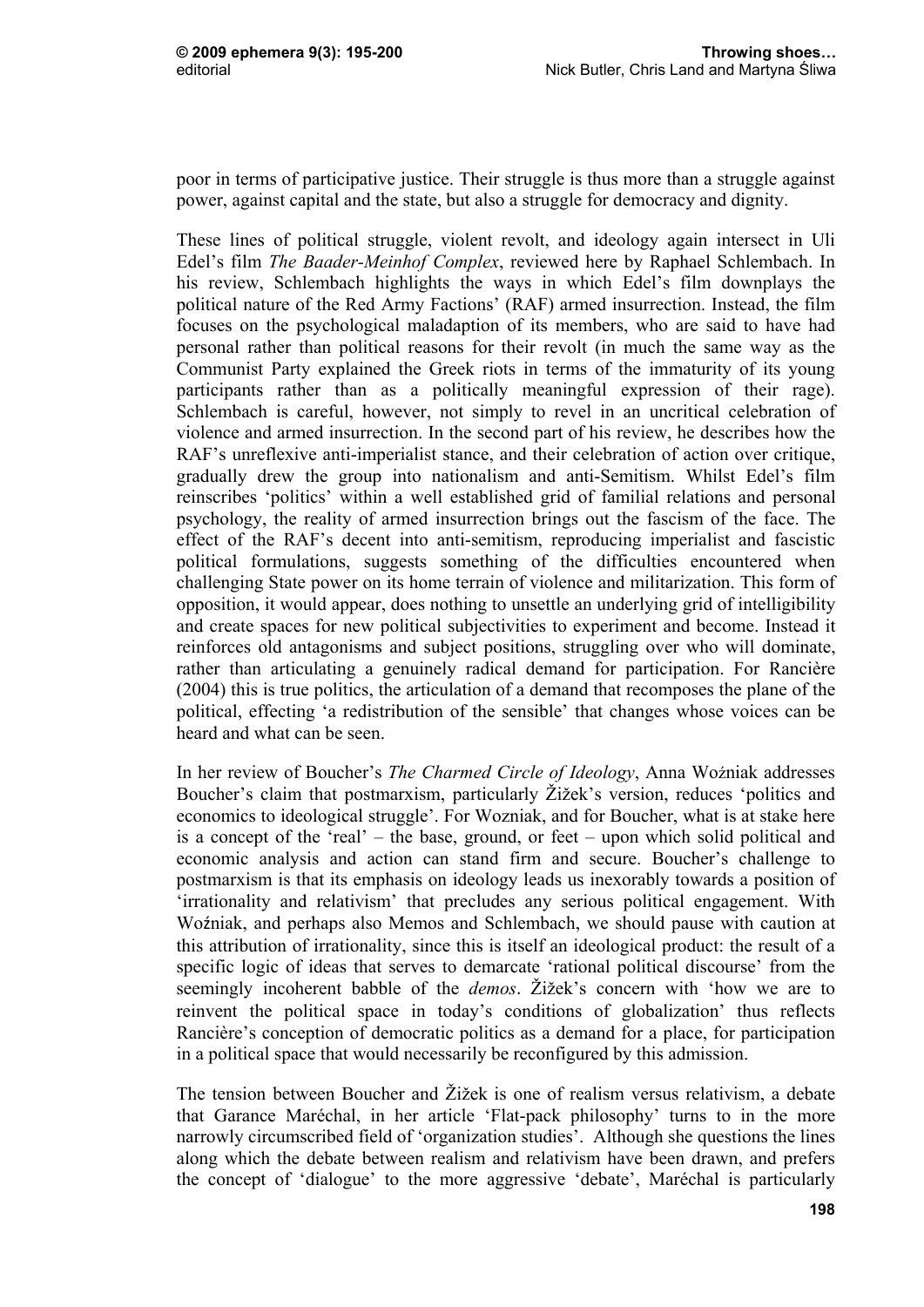concerned with the ways in which theorists have sought to defend 'realism' through a 'death and furniture' style of argumentation. Here we are thrown back upon shoes and the ground they conventionally tread. When Boswell famously asked Samuel Johnson his opinion of Bishop Berkeley's idealism, the man of letters reputedly kicked a stone, proclaiming 'I refute him thus'. It is a defence that Maréchal refers to as the furniture argument, as when philosophers bang on tables (as if by so doing they could leave the sphere of discourse and bring bodies in contact with a brute, dumb and undeniable reality). Maréchal points to the paradox that such encounters with reality are themselves rhetorical devices, as the persistence of the story of Johnson's foot-stone encounter bears witness.

But what seems to be most pressingly at stake in Maréchal's discussion is the death argument and the suggestion that the denial of a basic reality leaves little purchase upon it for politics and for ethics. According to Maréchal, the realists claim that a refusal to separate epistemology and ontology, and to give some ground for the 'reality' of the latter, leaves no space on which to understand the limits and extent of human agency. It ushers in a kind of ethical relativism on the basis of which political and moral action is impossible. And yet, if we return to the idea of the foot and the stone, we find again and again the shoe at the heart of political action. In the eco-activist classic *The Monkey Wrench Gang*, Edward Abby has the most educated of his protagonists repeatedly deploy the refrain of 'I refute it thus' when engaged in activities from kicking over anthills to sabotaging bulldozers and blowing up dams (Abbey, 1985; Jones, 2006). And, lest we forget, the very term sabotage derives from the *sabot* – the clog – that was supposedly used to smash early industrial machinery. The irrefutable refutation of the kick and the clog – the throwing of a shoe – is already politically, ethically, organizationally and technologically situated. Far from the basic ground of a universal, common-sense reality that cannot be denied, the shoe/stone is a political and discursive weapon precisely because it can resist the common-sense, ideological systems of the face and demand the impossible.

As the slogans on the streets of Paris in May 1968 had it, 'sous la pave, la plage' – beneath the cobble-stones, the beach – an invitation on the one hand to dig up the cobbles and throw them at the police, and on the other to use them to build the Hacienda, a utopian counter-reality or collective fantasy that would enable serious political and moral action by imagining a world that is radically different. The throwing of a shoe or stone thus has a double function. It refuses and resists, demanding a halt to technological 'progress' or an end to occupation. But it also has a positive moment in which it signifies a reassertion of the thrower's humanity and demands, or simply takes, a part in democratic determination. In this sense, the throwing of a shoe is a demand for participative justice. It is both a refusal to stand quietly in line and to take one's allotted place in the social division of labour, and an assertion of the right to be counted amongst the *demos*, the people, and to have a voice – to part-take – in the political process.

In another contribution to this issue, Peter Sloterdijk picks up this issue of building and architecture to ask about the desires that inspire the building of monuments and dwellings. In one sense, his concern is with the desire to erect structures that shape and constrain, but also enable and facilitate, forms of organization and behaviour. In another